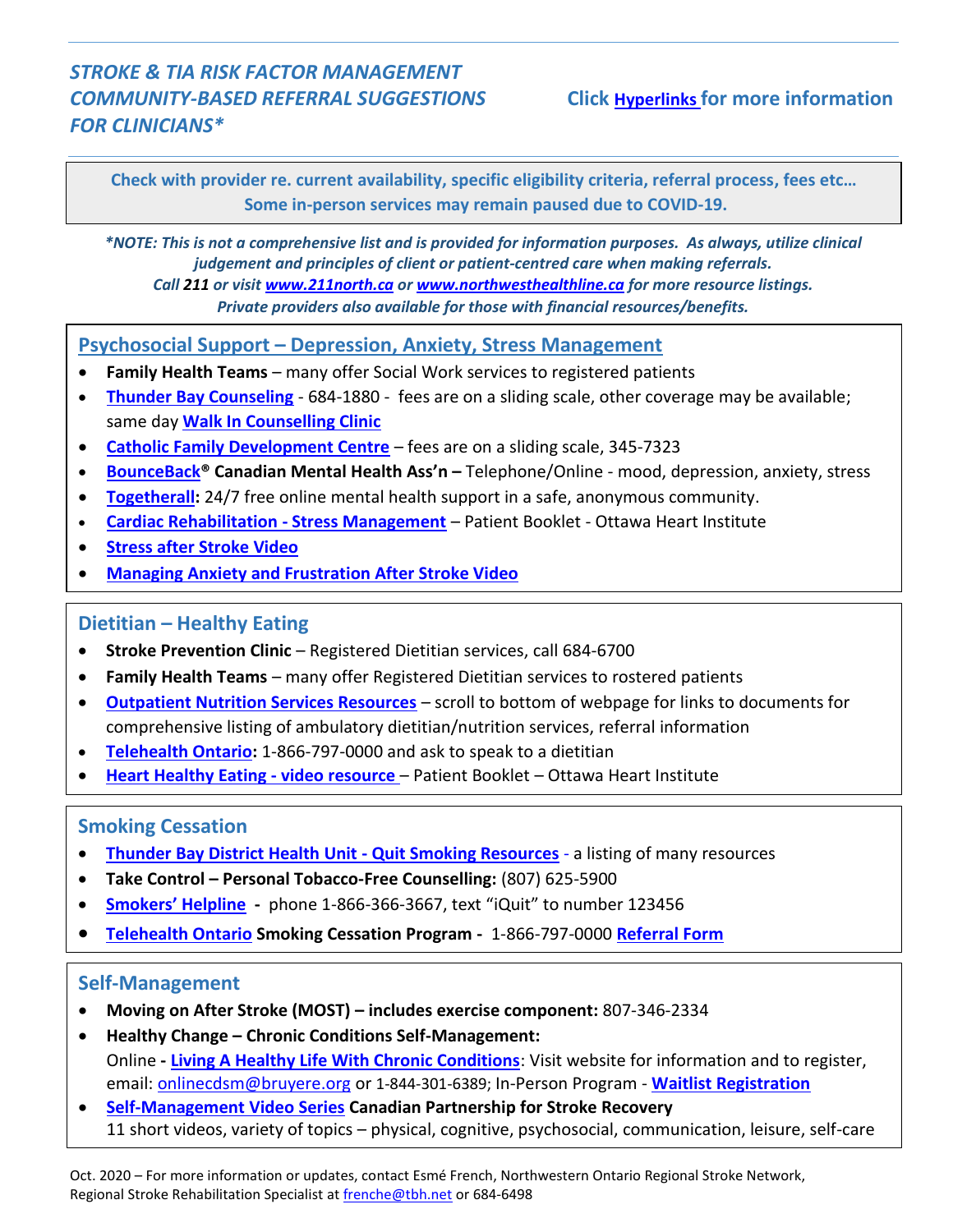## **Peer Support & After Stroke Services**

#### **March of Dimes Canada - After Stroke Services**

- o **[Virtual Activities](https://afterstroke.marchofdimes.ca/news-events/after-stroke-virtual-activities) -** A number of virtual programs such as Aphasia Connect, Ask an Expert, Chair Exercises, Community Conversation, Music Therapy and more…
- o **After Stroke Warmline**: Connect with Stroke Survivors and Caregivers 1-888-540-6666

## **Fatigue and Energy Conservation**

- **[Self-Management Video](https://www.youtube.com/watch?time_continue=3&v=qWi_Q1hgrGg&feature=emb_logo)**  o Additional **[RESOURCES](https://www.canadianstroke.ca/sites/default/files/inline-files/Resources%20-Fatigue%20%20Energy%20Conservation%20after%20Stroke_July%209.pdf)**
- **[Patient Information](https://www.strokengine.ca/en/patient-info/fatigue-patient-info/)**

## **General Exercise**

- **Moving on After Stroke (MOST) – includes self-management component:** 346-2334
- **Keep Moving with Stroke – Canada Games Complex:** 346-2334. Participant fees.
- **Adult Inclusion Services – [City of Thunder Bay:](https://www.thunderbay.ca/en/recreation/adult-inclusion-services.aspx)** Facilitation services for adults with disabilities to participate in City programming and access Recreation services. 684-3338
- **VON Exercise and Fall Prevention Classes** 344-0012 extension 260
- **[Fitness & Mobility Exercises \(FAME\) at Home](http://www.fameexercise.com/famehome/) for People with Stroke** Handouts, Videos
- **[March of Dimes Virtual Chair Exercise Class](•%09https:/docs.google.com/forms/d/e/1FAIpQLSd4uHRe8NiMbPYWjVmGiTlcI1H_nr7Pqz1gP_r-CxZd17GmHA/viewform)** register online, Tuesday and Thursday, 12:00 Eastern

## **Cardiovascular Rehabilitation Program Websites**

**Contain links to many print and video resources directed at both patients and caregivers to address cardiovascular risk factor management.**

- **[Thunder Bay Regional Health Sciences Centre -](https://tbrhsc.net/programs-services/cardiovascular-rehabilitation-program/resources/) Cardiovascular Rehab Program**
- **[University of Ottawa Heart Institute](https://www.ottawaheart.ca/)**
- **[University Health Network](https://www.healtheuniversity.ca/en/CardiacCollege) – Cardiac College Stroke Online**

# **Aerobic Exercise**

*RESOURCES FOR PEOPLE WITH STROKE/TIA:*

- **University of Ottawa Heart Institute**
	- o **[Cardiac Rehabilitation -](https://www.ottawaheart.ca/document/cardiac-rehabilitation-physical-activity) Physical Activity**
- **Stroke Online - [University Health Network](https://www.healtheuniversity.ca/en/CardiacCollege) – Cardiac College**

Toronto Rehabilitation's Risk Factor Modification and Exercise Program for people following Stroke (TRI-REPS). Stroke Online provides a program for people who had a stroke event and want to stay active and healthy. The information on this site can help patients start an exercise program and make lifestyle changes for better health.

- **The Role of Exercise in Improving Physical and Cognitive Recovery after Stroke [HSF Canadian Partnership for Stroke Recovery](https://www.canadianstroke.ca/sites/default/files/resources/CPSR_Guide_Patients-English_WEB3.pdf) – Patient Resource Guide:**
- **Aerobic Exercise Early After Stroke - Information for Patients and Families Stroke Engine – [Patient Handout](https://www.strokengine.ca/wp-content/uploads/2015/02/Aerobic-Exercise-Patient-Family-Information-1.pdf)**